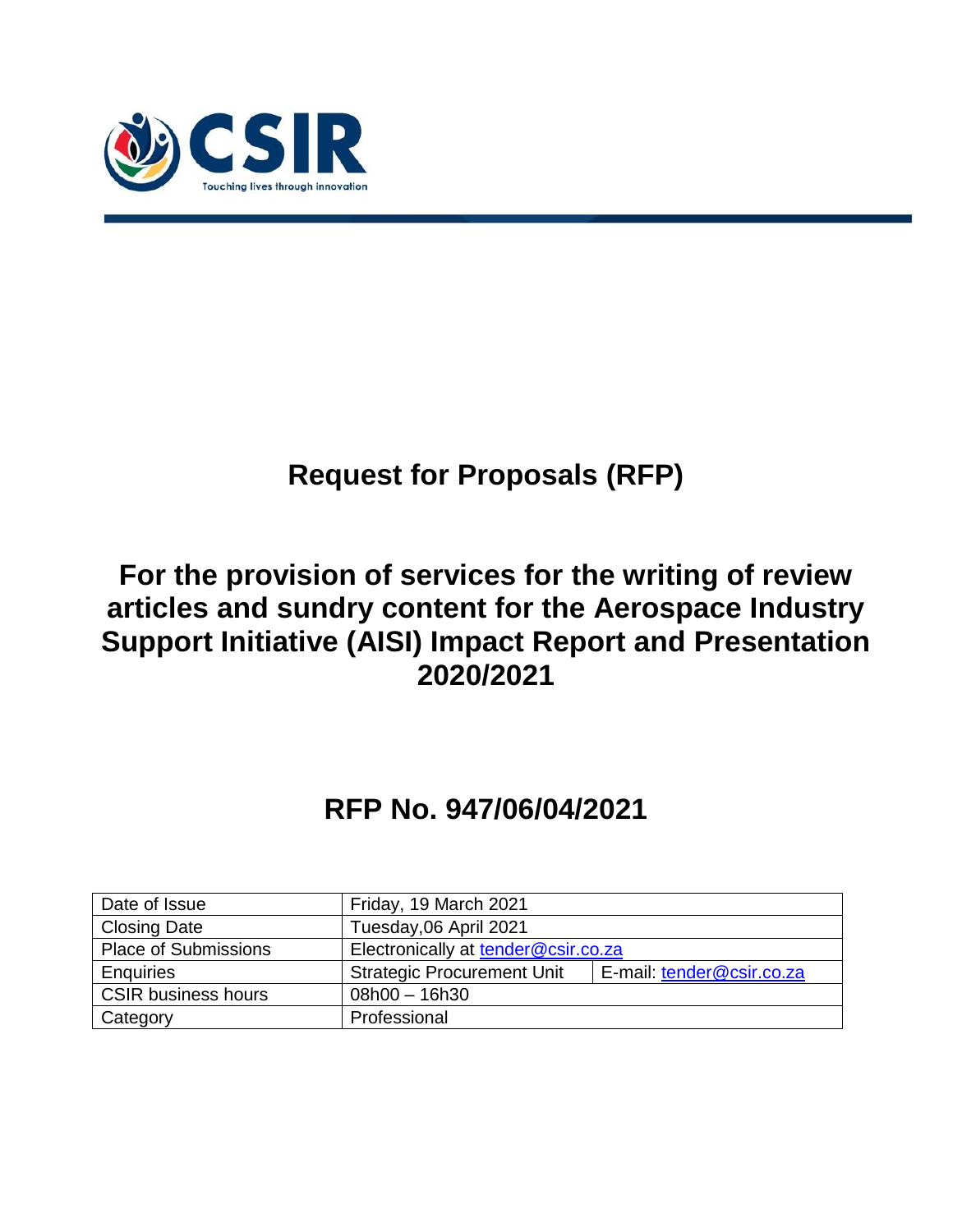**TABLE OF CONTENTS**

|             | <b>SECTION A - TECHNICAL INFORMATION</b>                 | 3  |  |  |  |  |
|-------------|----------------------------------------------------------|----|--|--|--|--|
| 1           | <b>INTRODUCTION</b>                                      |    |  |  |  |  |
| 2           | <b>BACKGROUND</b>                                        | 3  |  |  |  |  |
| 3           | <b>INVITATION FOR PROPOSAL</b>                           | 3  |  |  |  |  |
| 4           | <b>PROPOSAL SPECIFICATION</b>                            | 3  |  |  |  |  |
|             | <b>DELIVERABLE 1: IMPACT REPORT</b>                      | 3  |  |  |  |  |
|             | <b>PRICING PROPOSAL TO INCLUDE:</b>                      | 4  |  |  |  |  |
|             | <b>DELIVERABLE 2: PRESENTATION</b>                       | 6  |  |  |  |  |
| $5^{\circ}$ | <b>FUNCTIONAL EVALUATION CRITERIA</b>                    | 6  |  |  |  |  |
|             | PORTFOLIO OF WRITING AND SKILLS ASSESSMENT               | 6  |  |  |  |  |
| 6           | <b>ELIMINATION CRITERIA</b>                              | 8  |  |  |  |  |
| 7           | NATIONAL TREASURY CENTRAL SUPPLIER DATABASE REGISTRATION | 8  |  |  |  |  |
|             | <b>SECTION B – TERMS AND CONDITIONS</b>                  | 9  |  |  |  |  |
| 8           | <b>VENUE FOR PROPOSAL SUBMISSION</b>                     | 9  |  |  |  |  |
| 9           | <b>TENDER PROGRAMME</b>                                  | 9  |  |  |  |  |
| 10          | <b>SUBMISSION OF PROPOSALS</b>                           | 9  |  |  |  |  |
| 11          | <b>DEADLINE FOR SUBMISSION</b>                           | 9  |  |  |  |  |
| 12          | <b>AWARDING OF TENDERS</b>                               | 10 |  |  |  |  |
| 13          | <b>EVALUATION PROCESS</b>                                | 10 |  |  |  |  |
| 14          | <b>PRICING PROPOSAL</b>                                  | 10 |  |  |  |  |
| 15          | <b>VALIDITY PERIOD OF PROPOSAL</b>                       | 11 |  |  |  |  |
| 16          | <b>APPOINTMENT OF SERVICE PROVIDER</b>                   | 11 |  |  |  |  |
| 17          | <b>ENQUIRIES AND CONTACT WITH THE CSIR</b>               | 11 |  |  |  |  |
| 18          | <b>MEDIUM OF COMMUNICATION</b>                           | 12 |  |  |  |  |
| 19          | <b>COST OF PROPOSAL</b>                                  | 12 |  |  |  |  |
| 20          | <b>CORRECTNESS OF RESPONSES</b>                          | 12 |  |  |  |  |
| 21          | <b>VERIFICATION OF DOCUMENTS</b>                         | 13 |  |  |  |  |
| 22          | <b>SUB-CONTRACTING</b>                                   | 13 |  |  |  |  |
| 23          | <b>ENGAGEMENT OF CONSULTANTS</b>                         | 13 |  |  |  |  |
| 24          | <b>TRAVEL EXPENSES</b>                                   | 14 |  |  |  |  |
| 25          | <b>ADDITIONAL TERMS AND CONDITIONS</b>                   | 14 |  |  |  |  |
| 26          | <b>CSIR RESERVES THE RIGHT TO</b>                        | 15 |  |  |  |  |
| 27          | <b>DISCLAIMER</b>                                        | 15 |  |  |  |  |
|             | <b>DECLARATION BY TENDERER</b>                           | 16 |  |  |  |  |
| 28          | <b>ANNEXURE A</b>                                        | 17 |  |  |  |  |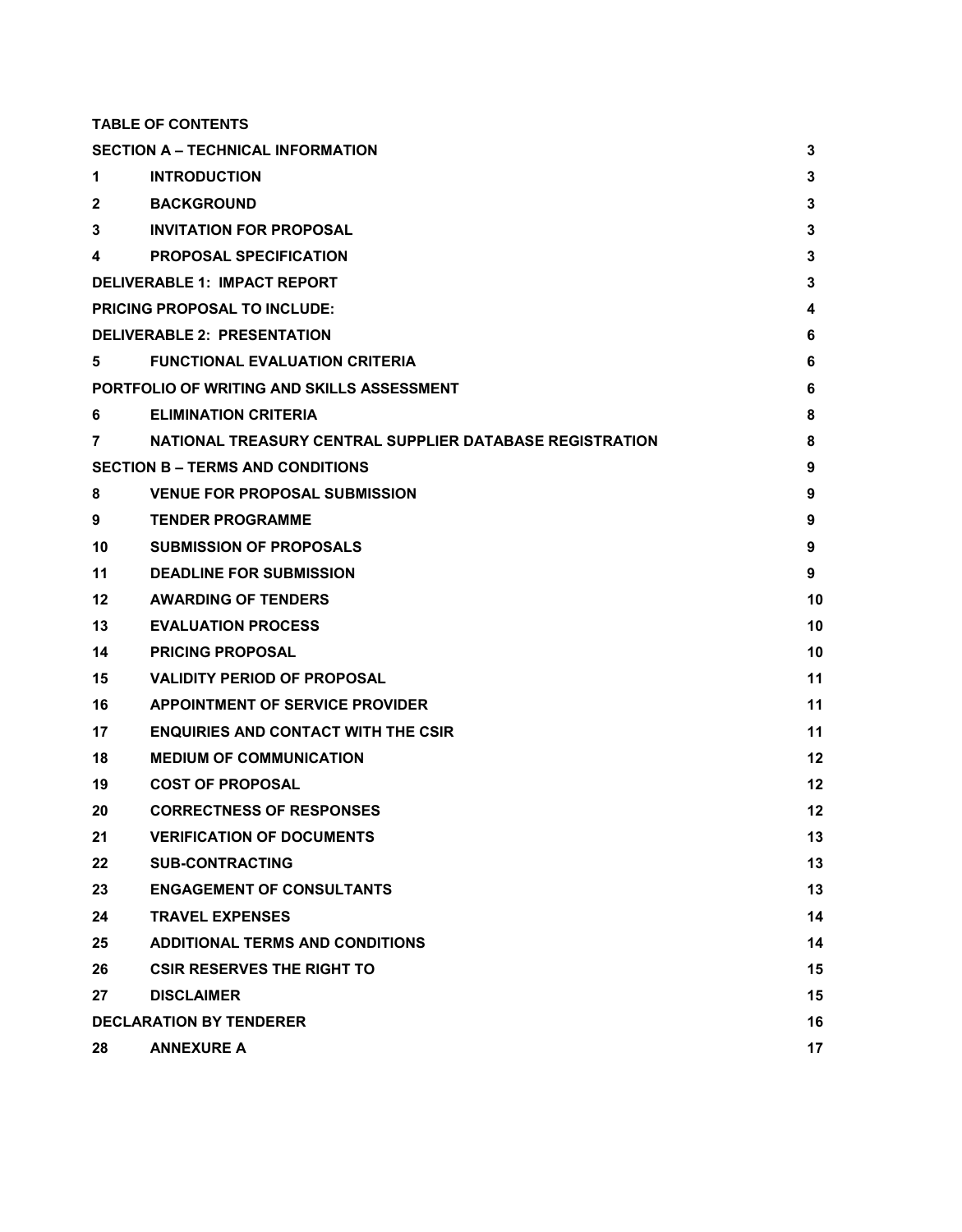#### **SECTION A – TECHNICAL INFORMATION**

#### <span id="page-2-1"></span><span id="page-2-0"></span>**1 INTRODUCTION**

The Council for Scientific and Industrial Research (CSIR) is one of the leading scientific research and technology development organisations in Africa. In partnership with national and international research and technology institutions, CSIR undertakes directed and multidisciplinary research and technology innovation that contributes to the improvement of the quality of life of South Africans. The CSIR's main site is in Pretoria while it is represented in other provinces of South Africa through regional offices.

#### <span id="page-2-2"></span>**2 BACKGROUND**

The Aerospace Industry Support Initiative (AISI) is an initiative of the Department of Trade, Industry and Competition (**the dtic**), hosted and managed by the CSIR. The AISI falls under the Industrial Competitiveness and Growth Division within **the dtic**. The AISI is contractually bound to publish an annual overview that showcases its deliverables to a largely non-technical, but influential, audience. The AISI Impact Report are published in print and electronically and cover a range of projects undertaken in the various programmes of the AISI.

#### <span id="page-2-3"></span>**3 INVITATION FOR PROPOSAL**

Proposals are hereby invited for the provision or supply of services for the writing of review articles and sundry content for the Aerospace Industry Support Initiative (AISI) Impact Report and Presentation 2020/2021.

#### <span id="page-2-4"></span>**4 PROPOSAL SPECIFICATION**

Tenderers to submit tenders in a format they deem fit, as per below guidelines.

#### <span id="page-2-5"></span>**DELIVERABLE 1: IMPACT REPORT**

The AISI supports ±16 projects in the 2020/2021 financial year at various organisations across South Africa. These projects are in advanced manufacturing industries (aerospace, defence and marine). The benefiting organisations are required to submit a technical Work Plan, Interim Report and Final Report to the AISI.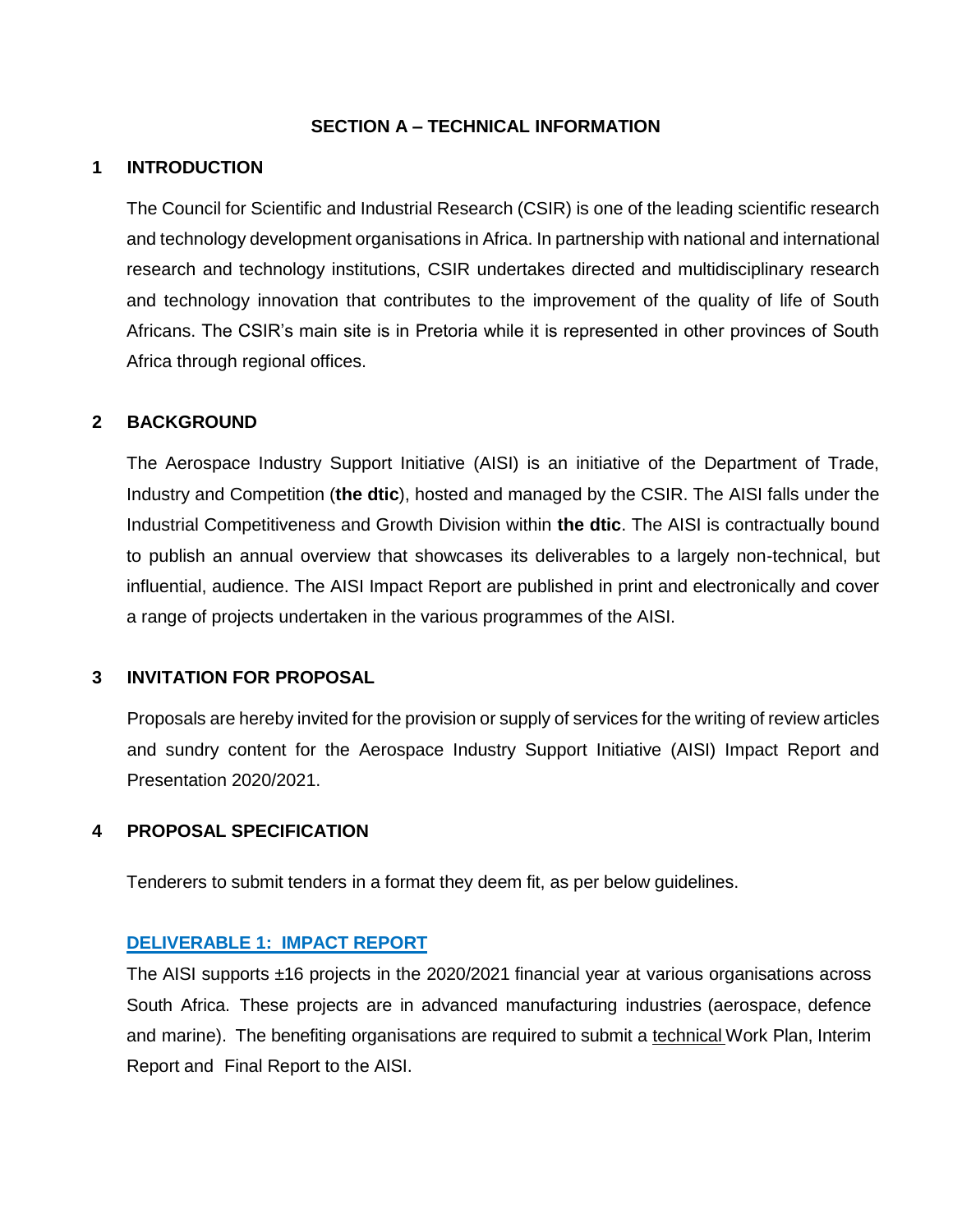The appointed service provider will be required to:

- 1. Peruse these current technical reports (of varying lengths) to get a sense of the projects and thereafter write a "review article" of each project.
- 2. Conduct at least one interview (face to face or online) with the relevant company to get an understanding of the project, the benefit derived from it, as well as other information that might not be contained in the reports, but would be relevant and could be included in the "review article". The AISI will introduce the appointed writer to the various organisations via email. The writer will be responsible for setting up the interviews with the organisations and must give the AISI regular status updates regarding progress.
- 3. Request high-resolution images from the benefitting organisations during the interviews for inclusion in the Impact Report and Presentation.
- 4. Final check of all content for grammar, fact checking as well as text integrity before sending it to the design agency for layout (the design agency will be appointed separately).
- 5. Cross-referencing of text within the document.
- 6. Work closely with the design agency and ensure integrity of the content.
- 7. Attend client meetings and project management with the AISI team and design agency.
- 8. Proof reading of final layout from the design agency to ensure text integrity.

#### <span id="page-3-0"></span>**Pricing proposal to include:**

- 1. Interviews with respective benefitting organisations (5 in Gauteng/Pretoria, 1 in Potchefstroom (2 projects), 5 in Cape Town, 4 in Somerset West).
- 2. If face to face interviews take place, the expectation is that the organisations in the same geographical location will be interviewed in one trip to save on travelling costs.
- 3. Travel expenses should be paid by the writer and should be included in the quotation on separate line items.
- 4. If the interviews take place online, the AISI will not pay for travel costs.
- 5. The Impact Report consist of ±66 pages as follows: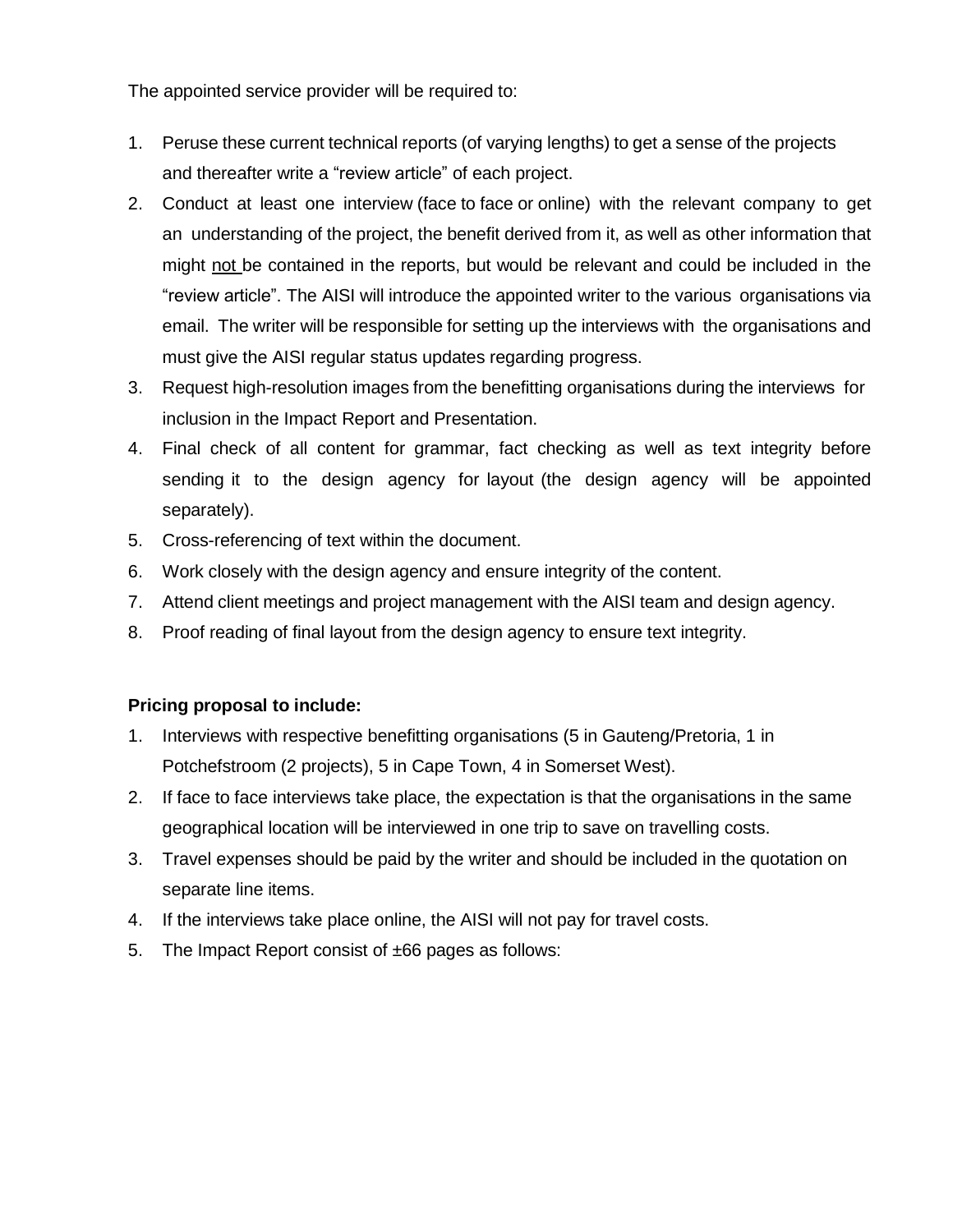## CSIR TENDER DOCUMENTATION

| <b>SECTION</b>                                                                                                                                                                        | <b>NUMBER OF</b><br><b>PROJECTS</b> | <b>NUMBER OF</b><br><b>PAGES</b> | <b>RESPONSIBLE</b><br><b>PARTY</b> |
|---------------------------------------------------------------------------------------------------------------------------------------------------------------------------------------|-------------------------------------|----------------------------------|------------------------------------|
| <b>Cover Pages</b>                                                                                                                                                                    |                                     | 4                                | Designer                           |
| <b>AISI Vision and Mission</b>                                                                                                                                                        |                                     | 1                                | <b>AISI</b>                        |
| <b>Table of Contents</b>                                                                                                                                                              |                                     | 1                                | Writer                             |
| <b>Executive Summary</b>                                                                                                                                                              |                                     | 4                                | <b>AISI</b>                        |
| Infographic                                                                                                                                                                           |                                     | $\overline{2}$                   | <b>AISI</b>                        |
| <b>Technology Based Supplier</b><br><b>Development Introduction</b>                                                                                                                   |                                     | $\mathbf{1}$                     | Writer                             |
| <b>Technology Enhancement Projects</b>                                                                                                                                                | 10                                  | 20                               | Writer                             |
| Standards and Accreditations - Introduction<br>and List of Companies Supported                                                                                                        |                                     | 0.5                              | <b>AISI</b>                        |
| Supply Chain Optimisation - Introduction                                                                                                                                              |                                     | 0.5                              | <b>AISI</b>                        |
| <b>Industry Development and Technology</b><br><b>Support Introduction</b>                                                                                                             |                                     | 1                                | Writer                             |
| Projects                                                                                                                                                                              | 3                                   | 6                                | Writer                             |
| <b>Sector Strategic Support Initiatives</b>                                                                                                                                           |                                     |                                  |                                    |
| Joint Aerospace Steering Committee and<br><b>A&amp;D Masterplan</b>                                                                                                                   |                                     | 0.5                              | <b>AISI</b>                        |
| Aerospace and Defence Masterplan                                                                                                                                                      |                                     | 0.5                              | <b>AISI</b>                        |
| <b>Promotion, Coordination and</b><br><b>Awareness</b>                                                                                                                                |                                     |                                  |                                    |
| <b>AeSSA Young Professionals</b>                                                                                                                                                      |                                     | $\overline{2}$                   | <b>AISI</b>                        |
| <b>Marine Manufacturing, Associated</b><br><b>Services and Other Manufacturing</b><br><b>Industries Supplier Development</b><br><b>Programme Project Management</b><br><b>Meeting</b> |                                     |                                  |                                    |
| Introduction and List of Companies<br>Supported                                                                                                                                       |                                     | 6                                | <b>AISI</b>                        |
| <b>Standards and Accreditations Projects</b>                                                                                                                                          | 1                                   | $\overline{2}$                   | Writer                             |
| <b>Technology Enhancement Projects</b>                                                                                                                                                | $\overline{2}$                      | 4                                | Writer                             |
| <b>AISI Governance</b>                                                                                                                                                                |                                     | 1                                | <b>AISI</b>                        |
| <b>AISI Value Proposition</b>                                                                                                                                                         |                                     | 1                                | <b>AISI</b>                        |
| <b>Summary of Beneficiary Organisations</b>                                                                                                                                           |                                     | 6                                | <b>AISI</b>                        |
| <b>Acknowledgements</b>                                                                                                                                                               |                                     | 1                                | <b>AISI</b>                        |
| <b>Abbreviations</b>                                                                                                                                                                  |                                     | $\mathbf{1}$                     | Writer                             |
|                                                                                                                                                                                       | <b>Total</b>                        | 66                               |                                    |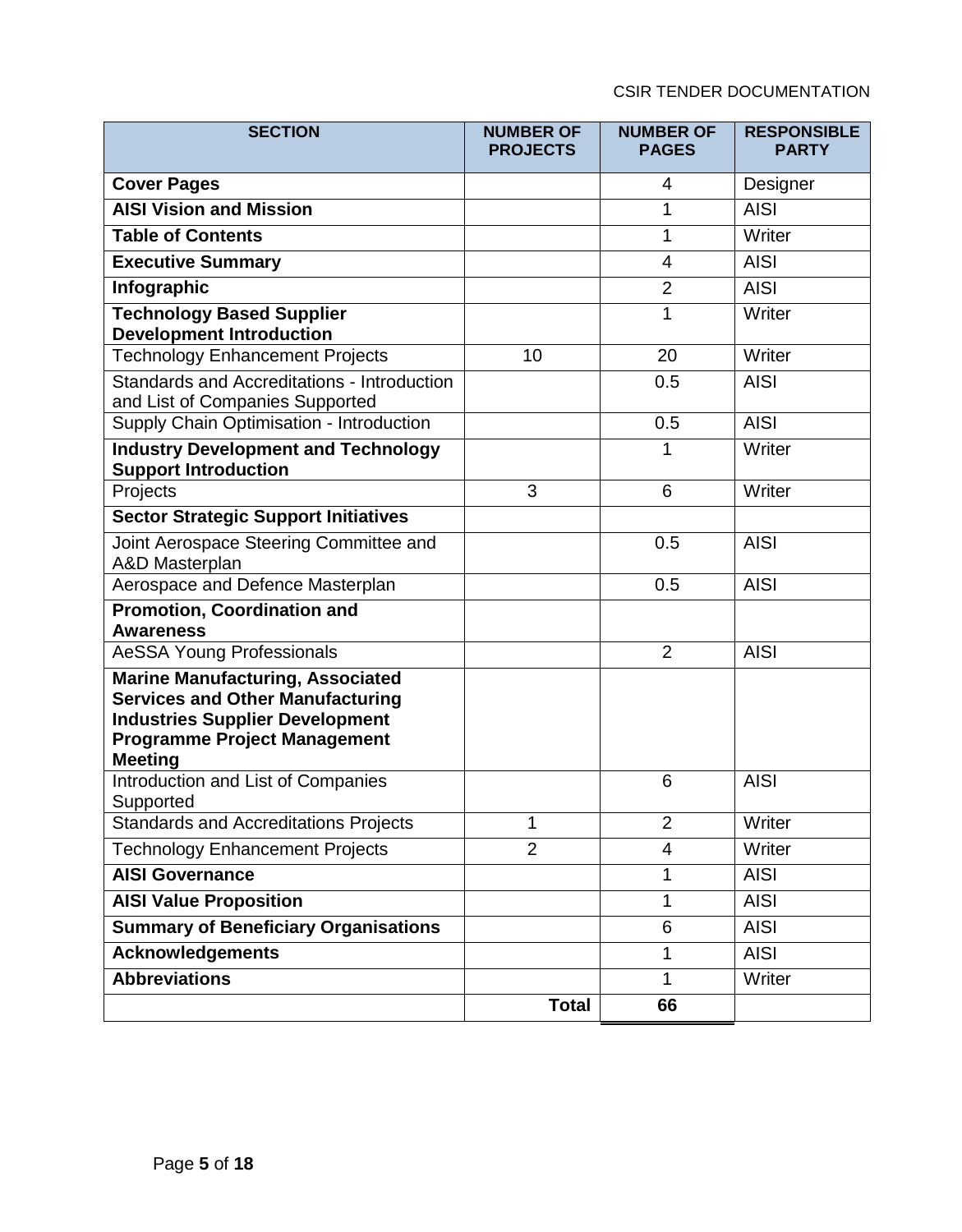Narrative sections include, but not limited to:

- Open with picture A4
- 100-150 words introduction
- Theme-led discussion of projects
- Lead on from introduction
- Include key concepts contained in the vision and mission of the AISI:
- Job creation
- Industry transformation
- Enabling industry
- Industrialisation
- Collaboration
- Cross referencing between sections
- Integrate impact charts, photos, pull quotes and statistics

## <span id="page-5-0"></span>**DELIVERABLE 2: PRESENTATION**

The presentation should be a succinct representation of the AISI Impact Report and incorporate at least five high impact stories (decided in consultation with the AISI team) drawn from the projects funded during 2020/2021. The service provider will be required to work closely with the design agency to ensure integrity of the content. The presentation is anticipated to be approximately 30-35 slides and should contain graphics and images to illustrate the impact achieved. The target audience for the presentation is the general public although the presentation is intended to have an industrial look and feel.

## <span id="page-5-1"></span>**5 FUNCTIONAL EVALUATION CRITERIA**

#### <span id="page-5-2"></span>**PORTFOLIO OF WRITING AND SKILLS ASSESSMENT**

In order to evaluate your ability effectively, please submit the following:

 At least three (3) examples (electronic only) of recent articles written on a technical topic for a non-technical audience (articles based on advanced manufacturing will be an added advantage). Articles should not be older than three years. Writing that is submitted as examples of previous work must be easy to read, high quality and easy flowing with the ability to break down highly technical information to enable easy comprehension. If submitting full publications as examples, please clearly mark the articles that were written by you or your team members.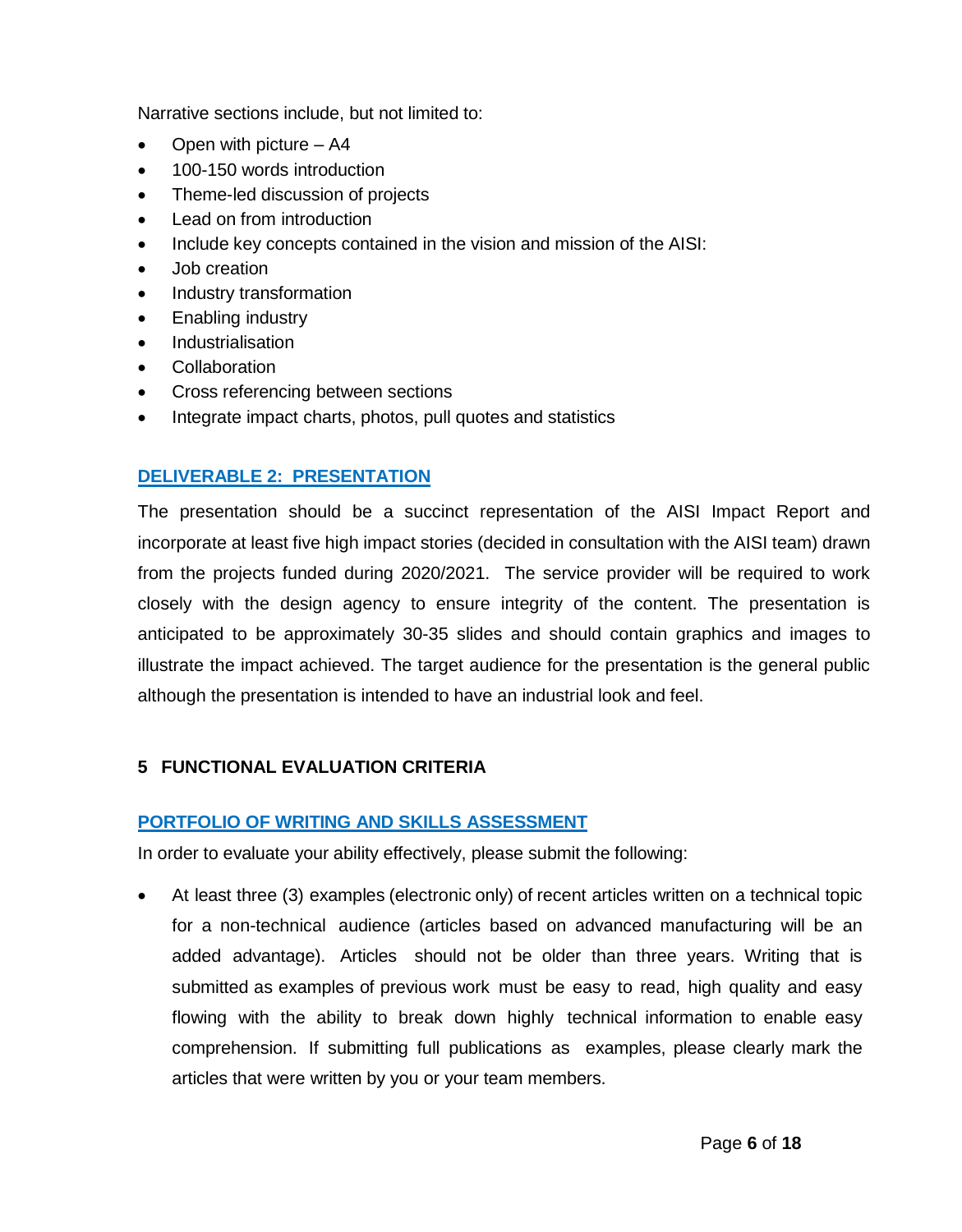- Curriculum Vitae's of the key personnel that will form part of the writing team.
- Years' experience in high-technology industries to be clearly indicated in the proposal.

The functionality evaluation criteria will be based on the following:

|                                                                                   | <b>WEIGHTING</b> |
|-----------------------------------------------------------------------------------|------------------|
| <b>EVALUATION CRITERIA</b>                                                        | $\frac{9}{6}$    |
| <b>Experience</b>                                                                 | 10               |
| No experience in writing articles covering high-technology                        |                  |
| industries (assigned score: 0/10)                                                 |                  |
|                                                                                   |                  |
| Less than five years' experience in writing articles covering                     |                  |
| high-technology industries (assigned score: 5/10)                                 |                  |
|                                                                                   |                  |
| More than five years' experience in writing articles covering                     |                  |
| high-technology industries (assigned score: 7/10)                                 |                  |
| More than seven years' experience in writing articles covering high-<br>$\bullet$ |                  |
| technology industries (maximum assigned score: 10/10)                             |                  |
| Portfolio of Writing and Skills Assessment - Examples                             |                  |
| <b>Coherence and Cohesion</b>                                                     | 30               |
| <b>Lexical Resource</b>                                                           | 30               |
| <b>Grammatical Range and Accuracy</b>                                             | 30               |
| Total                                                                             | 100              |

- 5.1 Proposals with functionality/technical points of less than the pre-determined minimum overall percentage of 70%, and less than 50% on any of the individual criteria, will be eliminated from further evaluation.
- 5.2 Refer to Annexure A for the scoring sheet that will be used to evaluate functionality.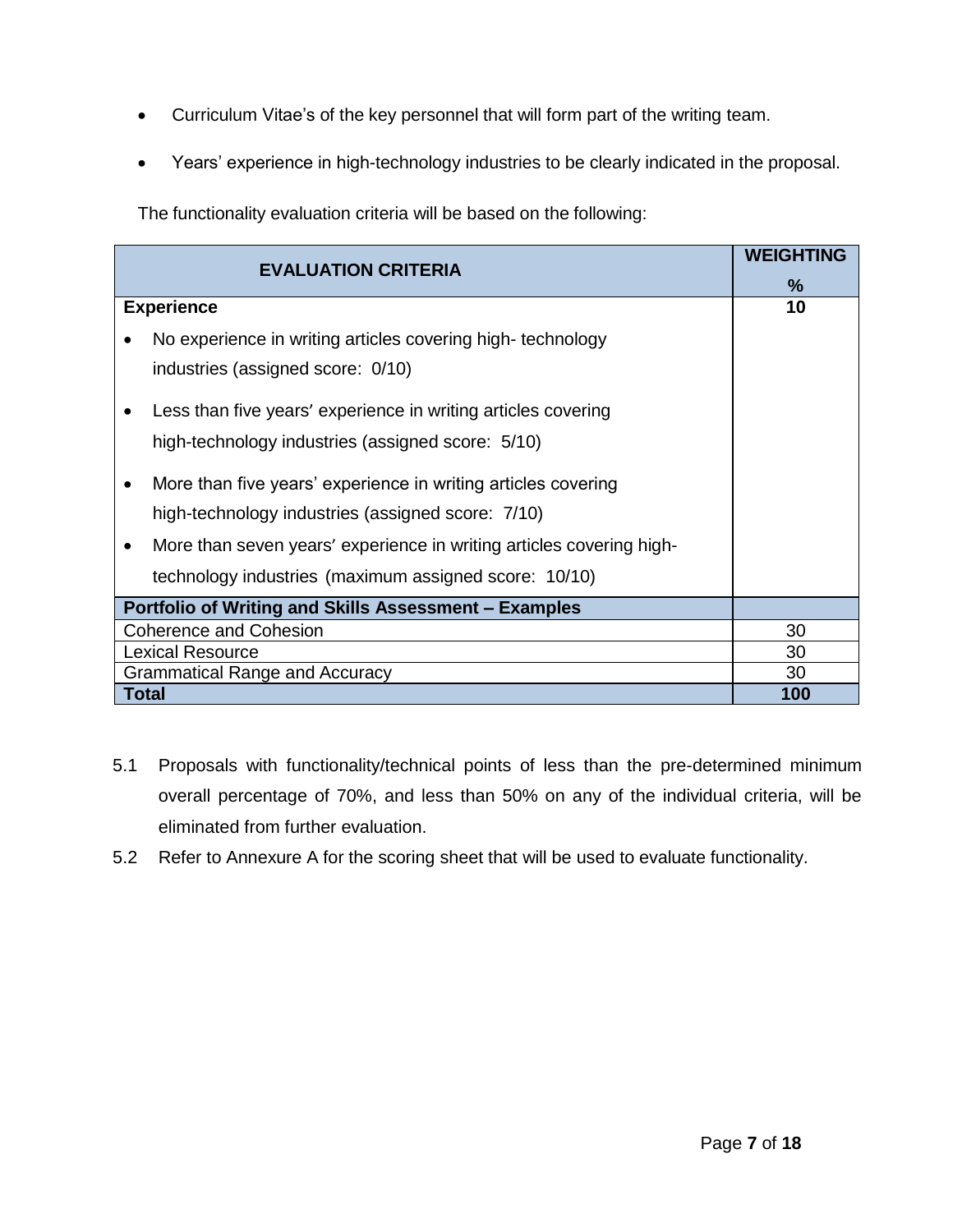## <span id="page-7-0"></span>**6 ELIMINATION CRITERIA**

Proposals will be eliminated under the following conditions:

- Submission after the deadline;
- Proposals submitted at incorrect location.

## <span id="page-7-1"></span>**7 NATIONAL TREASURY CENTRAL SUPPLIER DATABASE REGISTRATION**

Before any negotiations will start with the winning bidder it will be required from the winning bidder to:

- be registered on National Treasury's Central Supplier Database (CSD). Registrations can be completed online at: [www.csd.gov.za;](http://www.csd.gov.za/)
- provide the CSIR of their CSD registration number; and
- provide the CSIR with a certified copy of their B-BBEE certificate. If no certificate can be provided, no points will be scored during the evaluation process. (RSA suppliers only)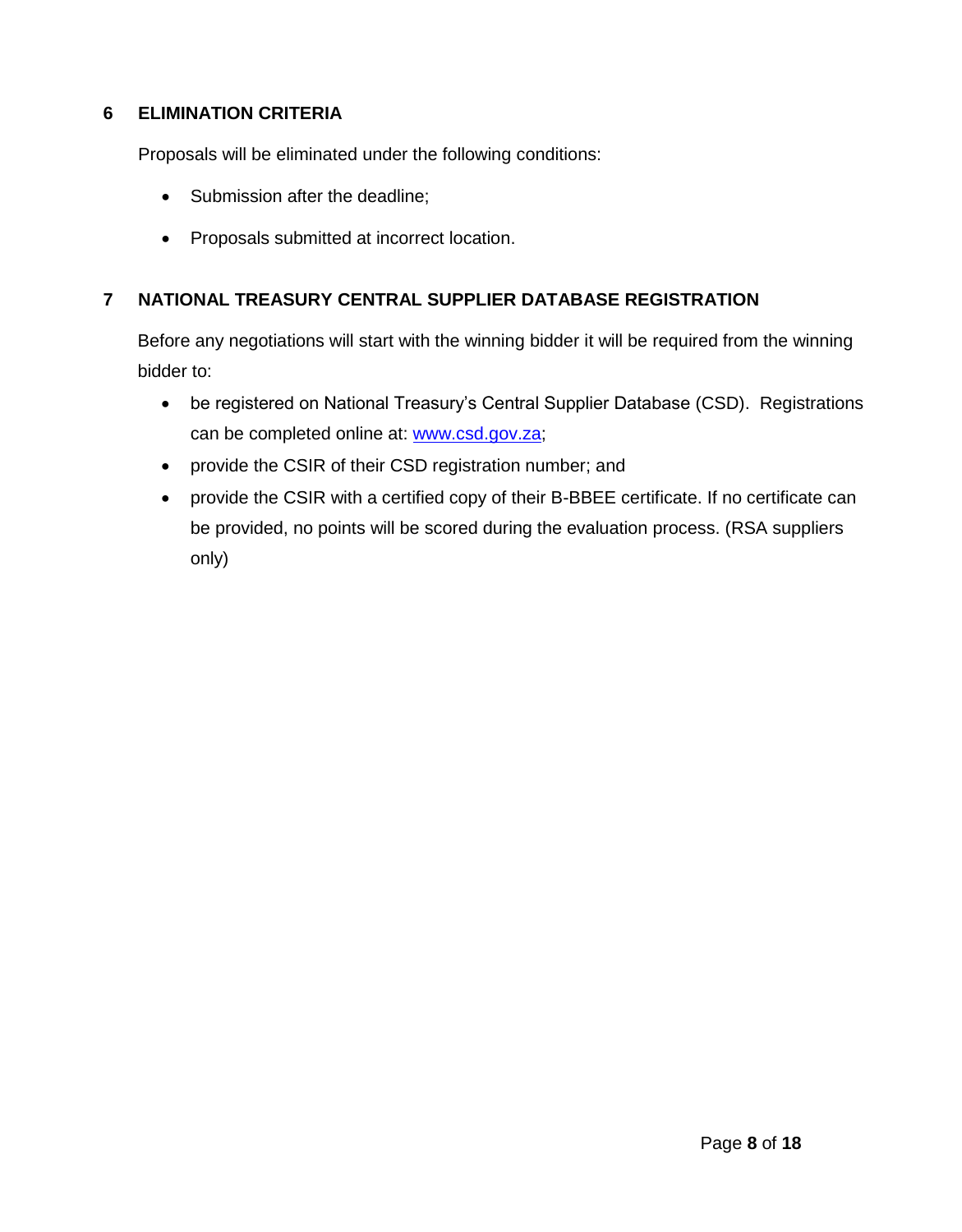## **SECTION B – TERMS AND CONDITIONS**

#### <span id="page-8-1"></span><span id="page-8-0"></span>**8 VENUE FOR PROPOSAL SUBMISSION**

All proposals must be submitted:

**Electronically at** [tender@csir.co.za](mailto:tender@csir.co.za)

#### <span id="page-8-2"></span>**9 TENDER PROGRAMME**

The tender program, as currently envisaged, incorporates the following key dates:

| • Issue of tender documents:                     | 19 March 2021                      |
|--------------------------------------------------|------------------------------------|
| • Last date for submission of queries:           | 26 March 2021                      |
| • Closing / submission Date:                     | 06 April 2021                      |
| • Estimated contract duration (in months/years): | Written Report due by 31 July 2021 |
| • Estimated contract duration (in months/years): | Designed Report and Presentation   |
|                                                  | due by 31 August 2021              |

#### <span id="page-8-3"></span>**10 SUBMISSION OF PROPOSALS**

10.1 All proposals are to be clearly marked with the RFP number and the name of the tenderer.. Proposals must consist of two parts:

**PART 1:** Technical Proposal: RFP No: 947-06-04-2021

**PART 2: Pricing Proposal, B-BBEE and other Mandatory Documentation:** 

RFP No- 947-06-04-2021

- 10.2 Proposals submitted by companies must be signed by a person or persons duly authorised.
- 10.3 The CSIR will award the contract to qualified tenderer(s)' whose proposal is determined to be the most advantageous to the CSIR, taking into consideration the technical (functional) solution, price and B-BBEE.

#### <span id="page-8-4"></span>**11 DEADLINE FOR SUBMISSION**

Proposals shall be submitted at the address mentioned above no later than the closing date of **Tuesday, 06 April 2021** during CSIR's business hours. The CSIR business hours are between 08h00 and 16h30.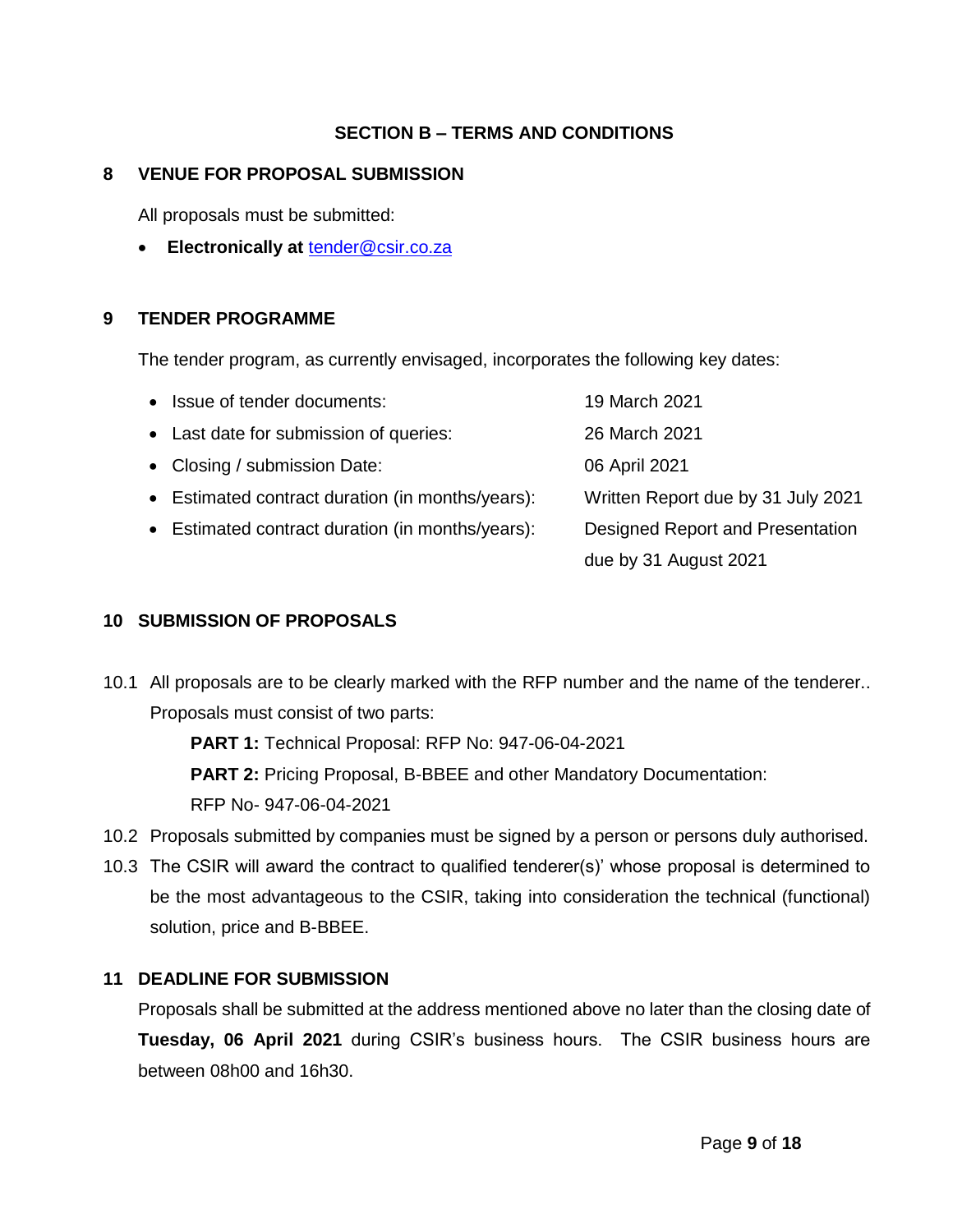Where a proposal is not received by the CSIR by the due date and stipulated place, it will be regarded as a late tender. Late tenders will not be considered.

## <span id="page-9-0"></span>**12 AWARDING OF TENDERS**

12.1 Awarding of tenders will be published on the National Treasury e-tender portal or the CSIR's tender website. No regret letters will be sent out.

## <span id="page-9-1"></span>**13 EVALUATION PROCESS**

#### 13.1 **Evaluation of proposals**

All proposals will be evaluated by an evaluation team for functionality, price and B-BBEE. Based on the results of the evaluation process and upon successful negotiations, the CSIR will approve the awarding of the contract to successful tenderers.

A two-phase evaluation process will be followed.

- The first phase includes evaluation of **elimination** and **functionality criteria**
- The second phase includes the evaluation of **price** and **B-BBEE** status.

Pricing Proposals will only be considered after functionality phase has been adjudicated and accepted. Only proposals that achieved the specified minimum qualification scores for functionality will be evaluated further using the preference points system.

#### 13.2 **Preference points system**

The 80/20 preference point system will be used where 80 points will be dedicated to price and 20 points to B-BBEE status.

#### <span id="page-9-2"></span>**14 PRICING PROPOSAL**

- 14.1 Pricing proposal must be cross-referenced to the sections in the Technical Proposal. Any options offered must be clearly labelled. Separate pricing must be provided for each option offered to ensure that pricing comparisons are clear and unambiguous.
- 14.2 Price needs to be provided in South African Rand (excl. VAT), with details on price elements that are subject to escalation and exchange rate fluctuations clearly indicated.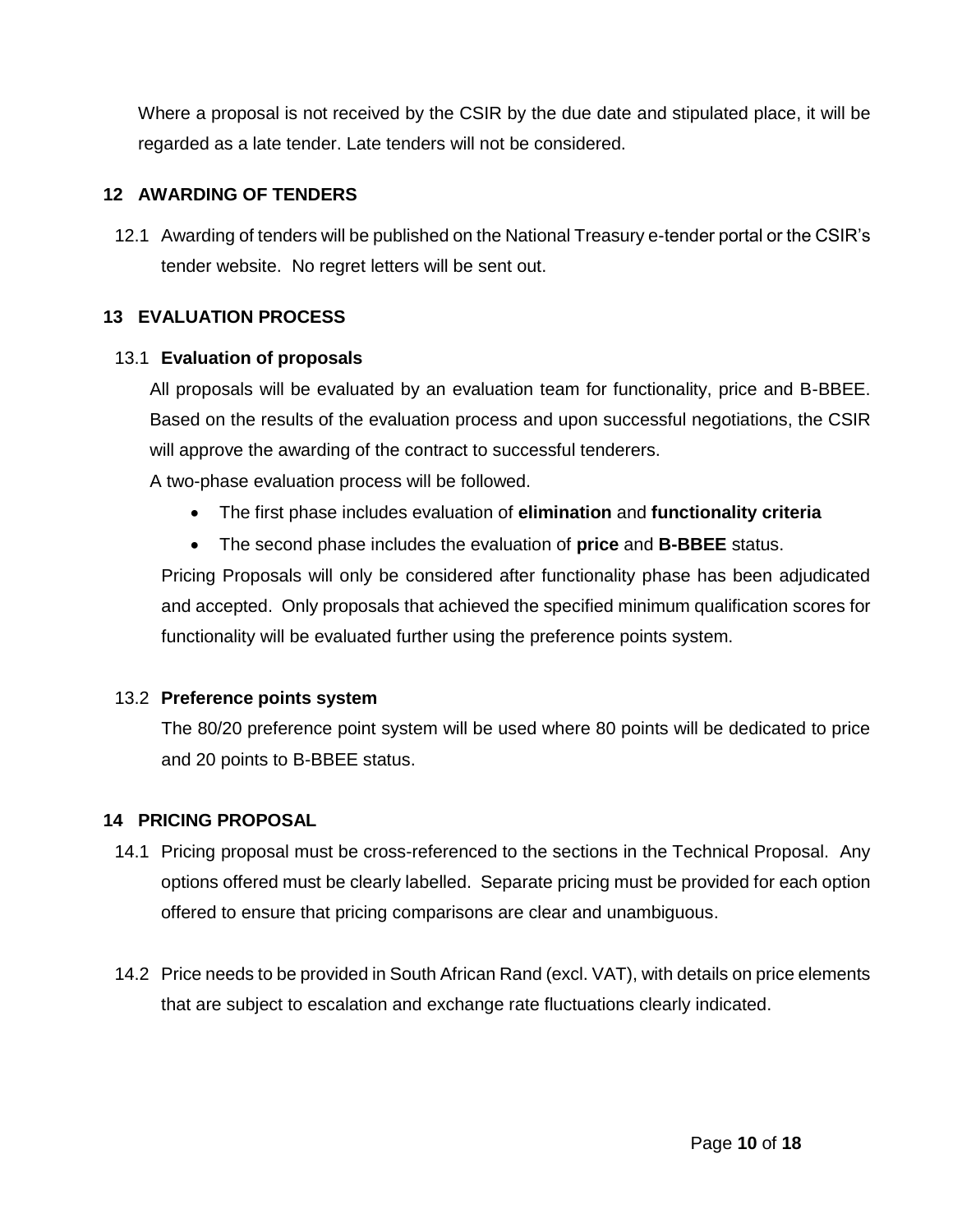- 14.3 Price should include additional cost elements such as freight, insurance until acceptance, duty where applicable.
- 14.4 Only firm prices\* will be accepted during the tender validity period. Non–firm prices\*\* (including prices subject to rates of exchange variations) will not be considered.

*\*Firm price is the price that is only subject to adjustments in accordance with the actual increase or decrease resulting from the change, imposition, or abolition of customs or excise duty and any other duty, levy, or tax which, in terms of a law or regulation is binding on the contractor and demonstrably has an influence on the price of any supplies, or the rendering costs of any service, for the execution of the contract; \*\*Non-firm price is all prices other than "firm" prices.*

14.5 Payment will be according to the CSIR Payment Terms and Conditions.

#### <span id="page-10-0"></span>**15 VALIDITY PERIOD OF PROPOSAL**

Each **proposal** shall be valid for a minimum period of three (3) months calculated from the closing date.

#### <span id="page-10-1"></span>**16 APPOINTMENT OF SERVICE PROVIDER**

- 16.1 The contract will be awarded to the tenderer who scores the highest total number of points during the evaluation process, except where the law permits otherwise.
- 16.2 Appointment as a successful service provider shall be subject to the parties agreeing to mutually acceptable contractual terms and conditions. In the event of the parties failing to reach such agreement CSIR reserves the right to appoint an alternative supplier.
- 16.3 Awarding of contracts will be announced on the National Treasury website and no regret letters will be sent to unsuccessful bidders.

#### <span id="page-10-2"></span>**17 ENQUIRIES AND CONTACT WITH THE CSIR**

Any enquiry regarding this RFP shall be submitted in writing to CSIR a[t tender@csir.co.za](mailto:tender@csir.co.za) with "**RFP No 947/06/04/2021 - The provision of services for the writing of review articles and sundry content for the Aerospace industry support Initiative (AISI) Impact Report and presentation 2020-2021***"* as the subject.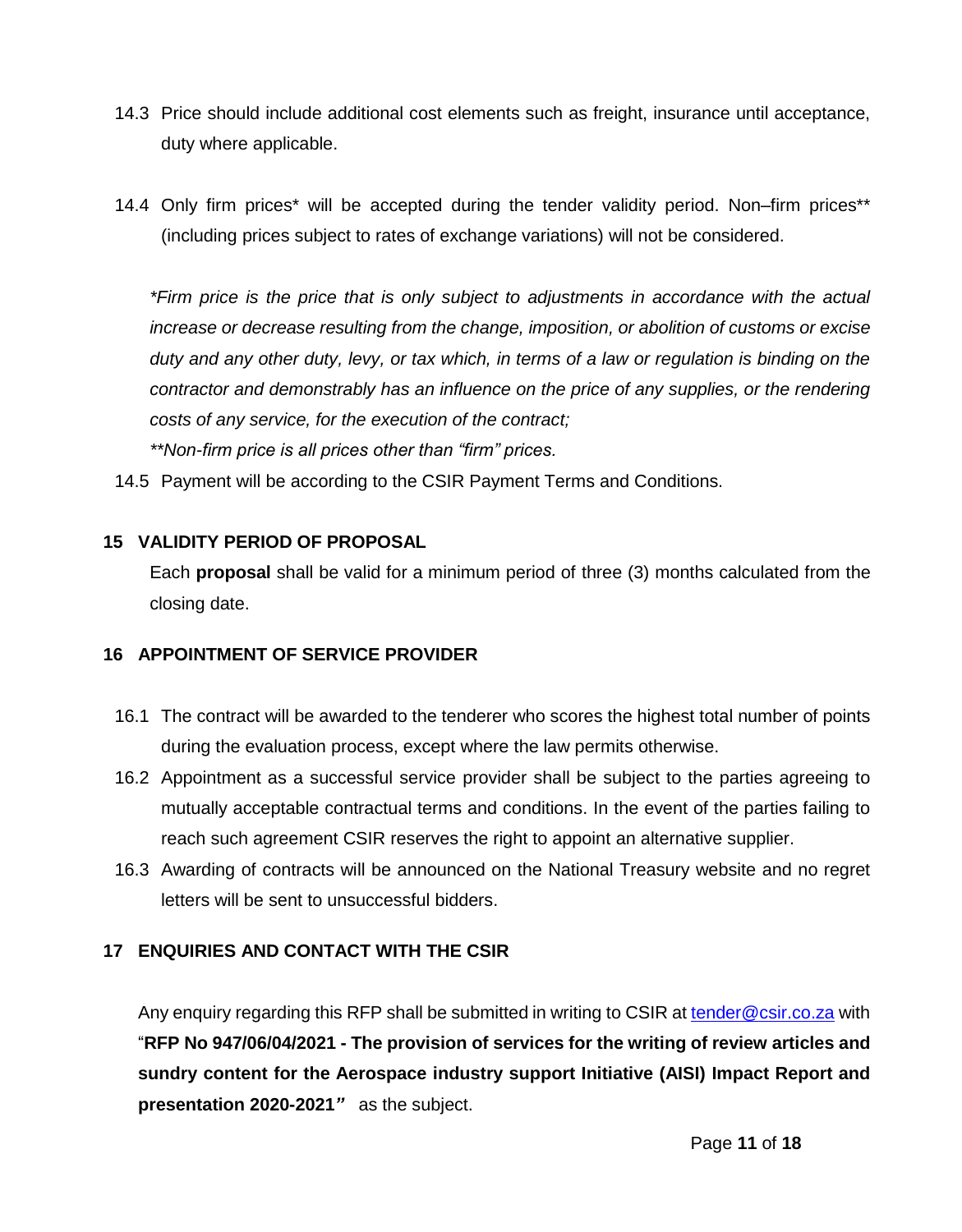Any other contact with CSIR personnel involved in this tender is not permitted during the RFP process other than as required through existing service arrangements or as requested by the CSIR as part of the RFP process.

#### <span id="page-11-0"></span>**18 MEDIUM OF COMMUNICATION**

All documentation submitted in response to this RFP must be in English.

#### <span id="page-11-1"></span>**19 COST OF PROPOSAL**

Tenderers are expected to fully acquaint themselves with the conditions, requirements and specifications of this RFP before submitting proposals. Each tenderer assumes all risks for resource commitment and expenses, direct or indirect, of proposal preparation and participation throughout the RFP process. The CSIR is not responsible directly or indirectly for any costs incurred by tenderers.

#### <span id="page-11-2"></span>**20 CORRECTNESS OF RESPONSES**

- 20.1 The tenderer must confirm satisfaction regarding the correctness and validity of their proposal and that all prices and rates quoted cover all the work/items specified in the RFP. The prices and rates quoted must cover all obligations under any resulting contract.
- 20.2 The tenderer accepts that any mistakes regarding prices and calculations will be at their own risk.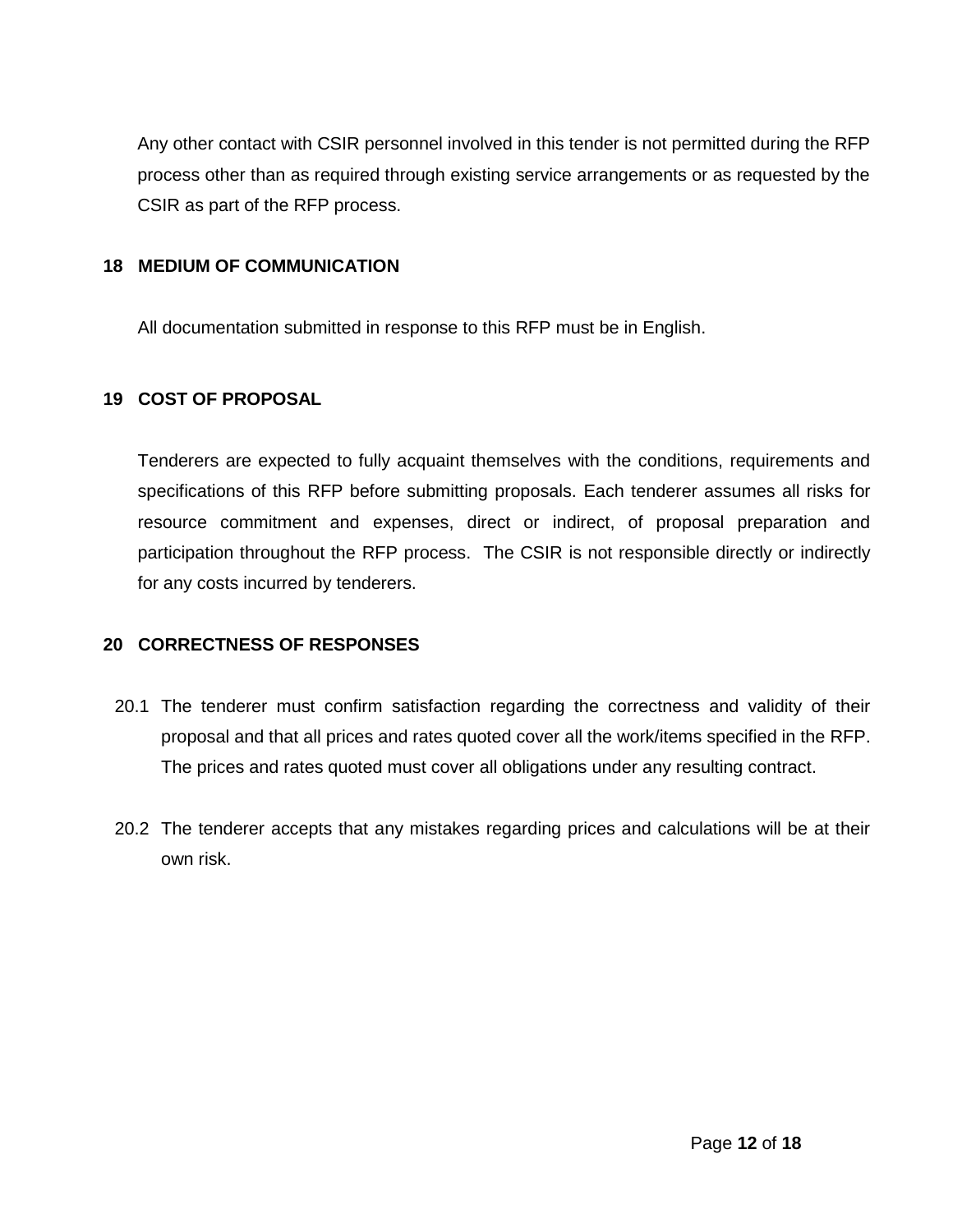#### <span id="page-12-0"></span>**21 VERIFICATION OF DOCUMENTS**

- 21.1 Tenderers should check the numbers of the pages to satisfy themselves that none are missing or duplicated. No liability will be accepted by the CSIR in regard to anything arising from the fact that pages are missing or duplicated.
- 21.2 Electronic copy of each proposal must be submitted.
- 21.3 Pricing schedule and B-BBEE credentials should be submitted with the proposal, but as a separate document and no such information should be available in the technical proposal.
- 21.4 If a courier service company is being used for delivery of the proposal document, the RFP description must be endorsed on the delivery note/courier packaging to ensure that documents are delivered to the tender box, by the stipulated due date.

## <span id="page-12-1"></span>**22 SUB-CONTRACTING**

- 22.1 A tenderer will not be awarded points for B-BBEE status level if it is indicated in the tender documents that such a tenderer intends sub-contracting more than **25%** of the value of the contract to any other enterprise that does not qualify for at least the points that such a tenderer qualifies for, unless the intended sub-contractor is an exempted micro enterprise that has the capability and ability to execute the sub-contract.
- 22.2 A tenderer awarded a contract may not sub-contract more than **25%** of the value of the contract to any other enterprise that does not have an equal or higher B-BBEE status level than the person concerned, unless the contract is sub-contracted to an exempted micro enterprise that has the capability and ability to execute the sub-contract.

#### <span id="page-12-2"></span>**23 ENGAGEMENT OF CONSULTANTS**

The consultants will only be remunerated at the rates:

- 23.1 Determined in the "Guideline for fees", issued by the South African Institute of Chartered Accountants (SAICA); or
- 23.2 Set out in the "Guide on Hourly Fee Rates for Consultants", by the Department of Public Service and Administration (DPSA); or
- 23.3 Prescribed by the body regulating the profession of the consultant.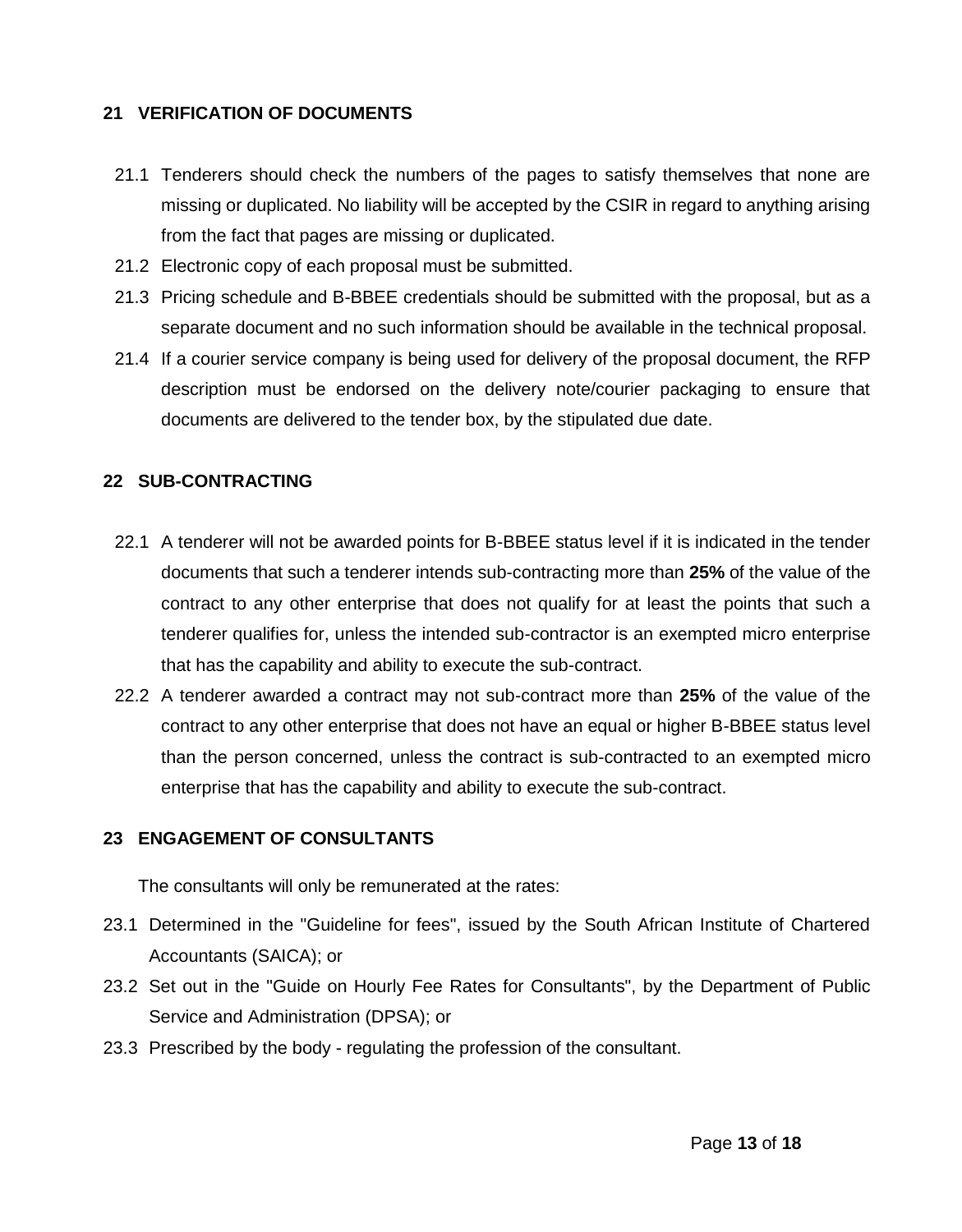#### <span id="page-13-0"></span>**24 TRAVEL EXPENSES**

- 24.1 All travel expenses for the CSIR's account, be it directly via the CSIR's travel agent or indirectly via re-imbursements, must be in line with the CSIR's travel policy. The following will apply:
- 24.1.1 Only economy class tickets will be used.
- 24.1.2 A maximum of R1400 per night for accommodation, dinner, breakfast and parking will be allowed.
- 24.1.3 No car rentals of more than a Group B will be accommodated.

#### <span id="page-13-1"></span>**25 ADDITIONAL TERMS AND CONDITIONS**

- 25.1 A tenderer shall not assume that information and/or documents supplied to CSIR, at any time prior to this request, are still available to CSIR, and shall consequently not make any reference to such information document in its response to this request.
- 25.2 Copies of any affiliations, memberships and/or accreditations that support your submission must be included in the tender.
- 25.3 In case of proposal from a joint venture, the following must be submitted together with the proposal:
	- Joint venture Agreement including split of work signed by both parties;
	- The original or certified copy of the B-BBEE certificate of the joint venture;
	- The Tax Clearance Certificate of each joint venture member;
	- Proof of ownership/shareholder certificates/copies; and
	- Company registration certificates.
- 25.4 An omission to disclose material information, a factual inaccuracy, and/or a misrepresentation of fact may result in the disqualification of a tender, or cancellation of any subsequent contract.
- 25.5 Failure to comply with any of the terms and conditions as set out in this document will invalidate the Proposal.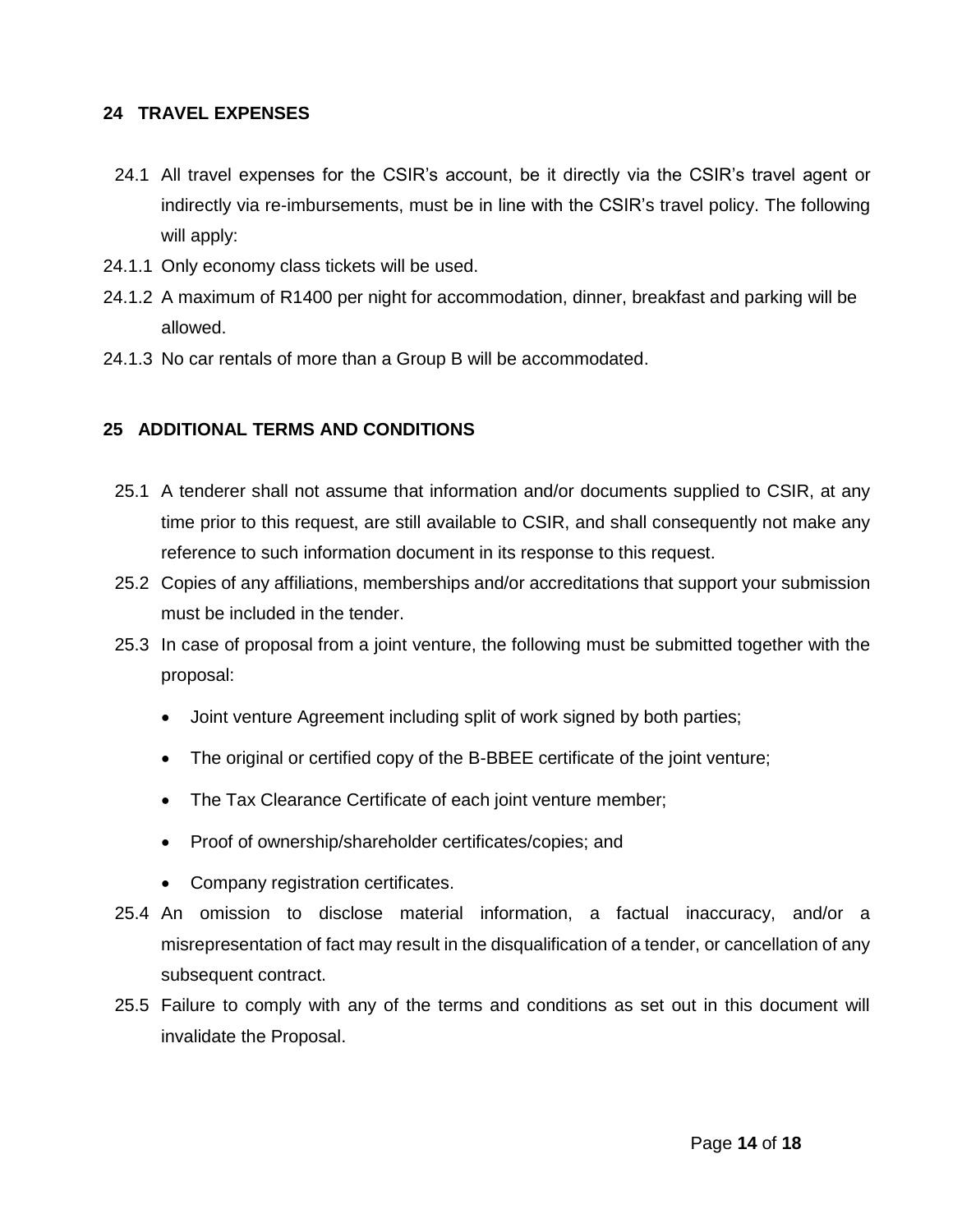#### <span id="page-14-0"></span>**26 CSIR RESERVES THE RIGHT TO**

- 26.1 Extend the closing date;
- 26.2 Verify any information contained in a proposal;
- 26.3 Request documentary proof regarding any tendering issue;
- 26.4 Give preference to locally manufactured goods;
- 26.5 Appoint one or more service providers, separately or jointly (whether or not they submitted a joint proposal);
- 26.6 Award this RFP as a whole or in part;
- 26.7 Cancel or withdraw this RFP as a whole or in part.

#### <span id="page-14-1"></span>**27 DISCLAIMER**

This RFP is a request for proposals only and not an offer document. Answers to this RFP must not be construed as acceptance of an offer or imply the existence of a contract between the parties. By submission of its proposal, tenderers shall be deemed to have satisfied themselves with and to have accepted all Terms & Conditions of this RFP. The CSIR makes no representation, warranty, assurance, guarantee or endorsements to tenderer concerning the RFP, whether with regard to its accuracy, completeness or otherwise and the CSIR shall have no liability towards the tenderer or any other party in connection therewith.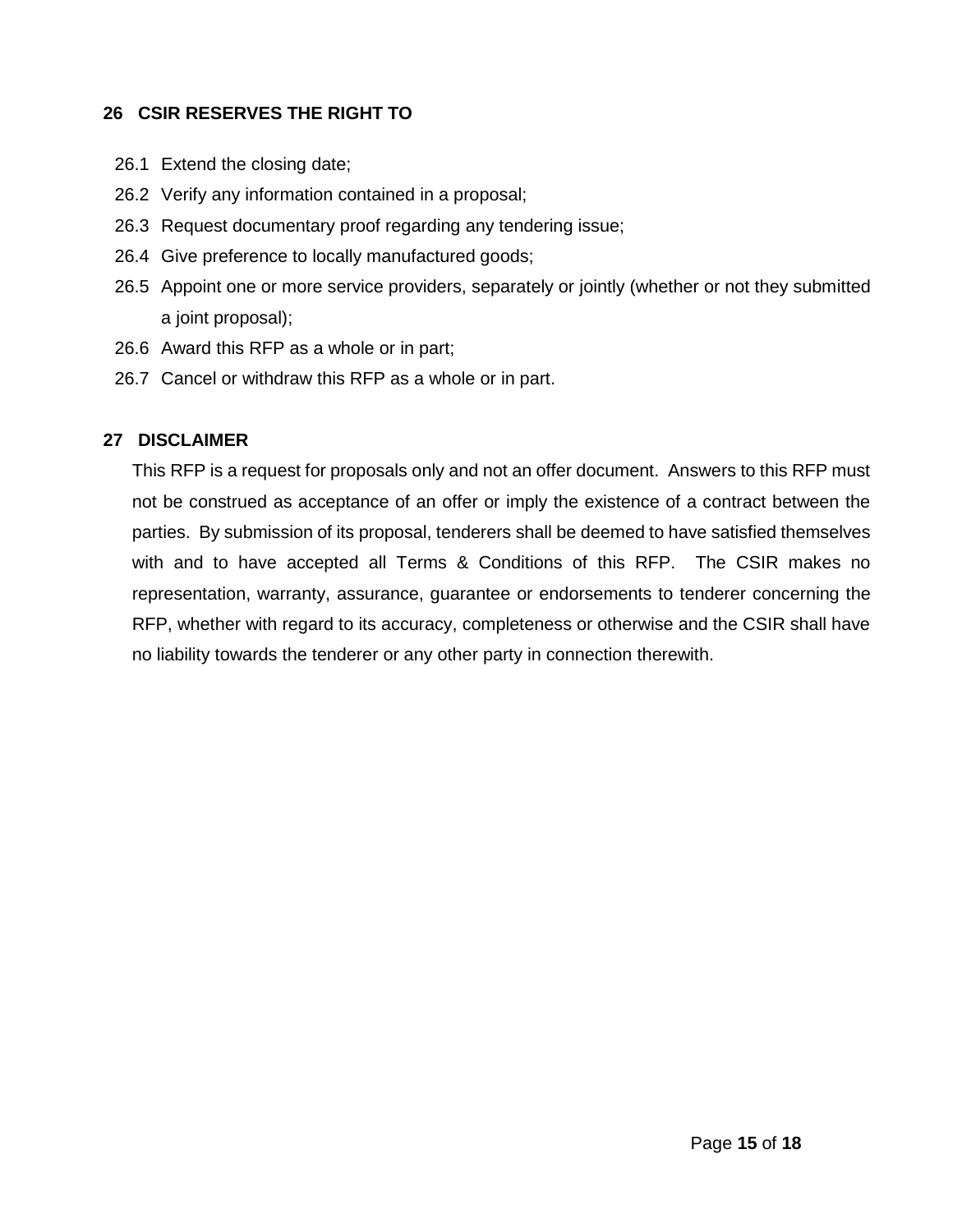#### **DECLARATION BY TENDERER**

#### <span id="page-15-0"></span>**Only tenderers who completed the declaration below will be considered for evaluation.**

#### **RFP No: 947-06-04-2021**

I hereby undertake to render services described in the attached tendering documents to CSIR in accordance with the requirements and task directives / proposal specifications stipulated in RFP No: 947-06-04-2021. at the price/s quoted. My offer/s remains binding upon me and open for acceptance by the CSIR during the validity period indicated and calculated from the closing date of the proposal.

I confirm that I am satisfied with regards to the correctness and validity of my proposal; that the price(s) and rate(s) quoted cover all the services specified in the proposal documents; that the price(s) and rate(s) cover all my obligations and I accept that any mistakes regarding price(s) and rate(s) and calculations will be at my own risk.

I accept full responsibility for the proper execution and fulfilment of all obligations and conditions devolving on me under this proposal as the principal liable for the due fulfilment of this proposal.

I declare that I have no participation in any collusive practices with any tenderer or any other person regarding this or any other proposal.

I accept that the CSIR may take appropriate actions, deemed necessary, should there be a conflict of interest or if this declaration proves to be false.

I confirm that I am duly authorised to sign this proposal.

| NAME (PRINT) |
|--------------|
| CAPACITY     |
|              |
| NAME OF FIRM |
| DATF         |

| <b>WITNESSES</b> |
|------------------|
|                  |
| $\overline{2}$   |
| <b>DATE: </b>    |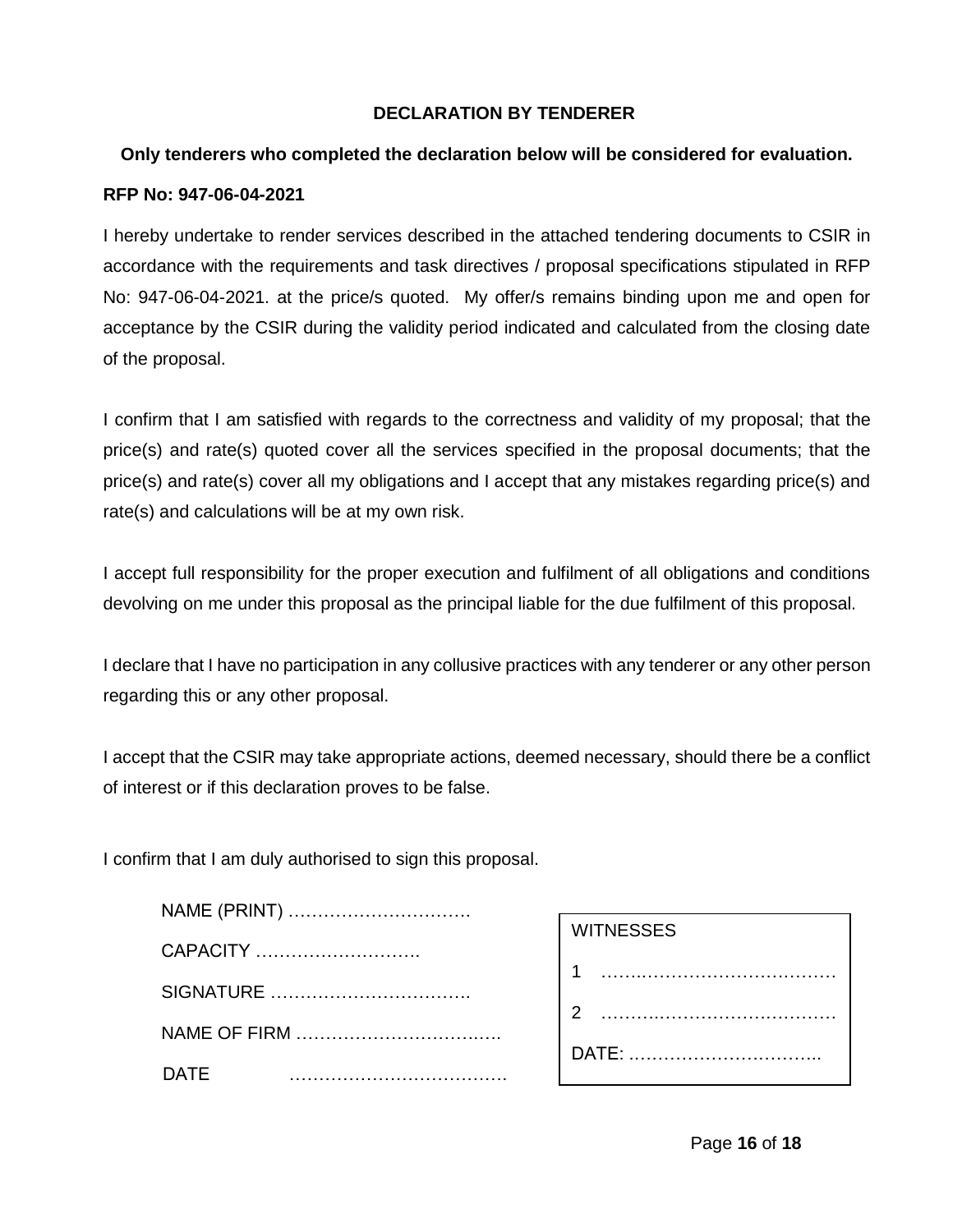## **28 ANNEXURE A**

<span id="page-16-0"></span>

| <b>Functional</b>                                                             | <b>Criteria</b>                                                                                                            | Weighting | $\bf{0}$                                                                                                                                                                                                                                                                                                                               | 5                                                                                                                                                                                                                                                                                                                                                                                       | $\overline{7}$                                                                                                                                                                                              | 10                                                                                                                                                                    |
|-------------------------------------------------------------------------------|----------------------------------------------------------------------------------------------------------------------------|-----------|----------------------------------------------------------------------------------------------------------------------------------------------------------------------------------------------------------------------------------------------------------------------------------------------------------------------------------------|-----------------------------------------------------------------------------------------------------------------------------------------------------------------------------------------------------------------------------------------------------------------------------------------------------------------------------------------------------------------------------------------|-------------------------------------------------------------------------------------------------------------------------------------------------------------------------------------------------------------|-----------------------------------------------------------------------------------------------------------------------------------------------------------------------|
| <b>Factors</b>                                                                | <b>Description</b>                                                                                                         |           |                                                                                                                                                                                                                                                                                                                                        |                                                                                                                                                                                                                                                                                                                                                                                         |                                                                                                                                                                                                             |                                                                                                                                                                       |
| <b>Experience</b><br>(40%)                                                    | <b>Experience in</b><br>writing articles<br>in advanced<br>manufacturing/<br>other high<br>technology<br><b>industries</b> | 10        | No experience in<br>writing articles covering<br>high-technology<br>industries.                                                                                                                                                                                                                                                        | Less than five years'<br>experience in writing<br>articles covering high-<br>technology industries.                                                                                                                                                                                                                                                                                     | More than five years'<br>experience in writing<br>articles covering high<br>technology industries.                                                                                                          | More than seven years'<br>experience in writing<br>articles covering high-<br>technology industries.                                                                  |
| Portfolio of<br>Writing $-$<br><b>At Least Three</b><br>(3) Examples<br>(60%) | Coherence and<br><b>Cohesion</b>                                                                                           | 30        | Some of the following<br>problems in terms of<br>cohesion manifest in<br>writing examples:<br>• Presents information<br>and ideas but these<br>are not arranged<br>coherently and there<br>is no clear<br>progression in the<br>response.<br>• Uses some basic<br>cohesive devices but<br>these may be<br>inaccurate or<br>repetitive. | Some of the following<br>problems in terms of<br>cohesion manifest in<br>writing examples:<br>• Presents information<br>with some<br>organisation but there<br>may be a lack of<br>overall progression.<br>• Makes inadequate,<br>unsubstantiated<br>statements.<br>• Over-use of cohesive<br>devices.<br>• May be repetitive<br>because of lack of<br>referencing and<br>substitution. | • Logically organises<br>information and ideas:<br>there is clear<br>progression<br>throughout.<br>• Uses a range of<br>cohesive devices<br>appropriately although<br>there may be some<br>under-/over-use. | • Uses cohesion in such a<br>way that it attracts no<br>attention.<br>• Skilfully manages<br>paragraphing.<br>• Articles are logically set<br>out and easy to follow. |